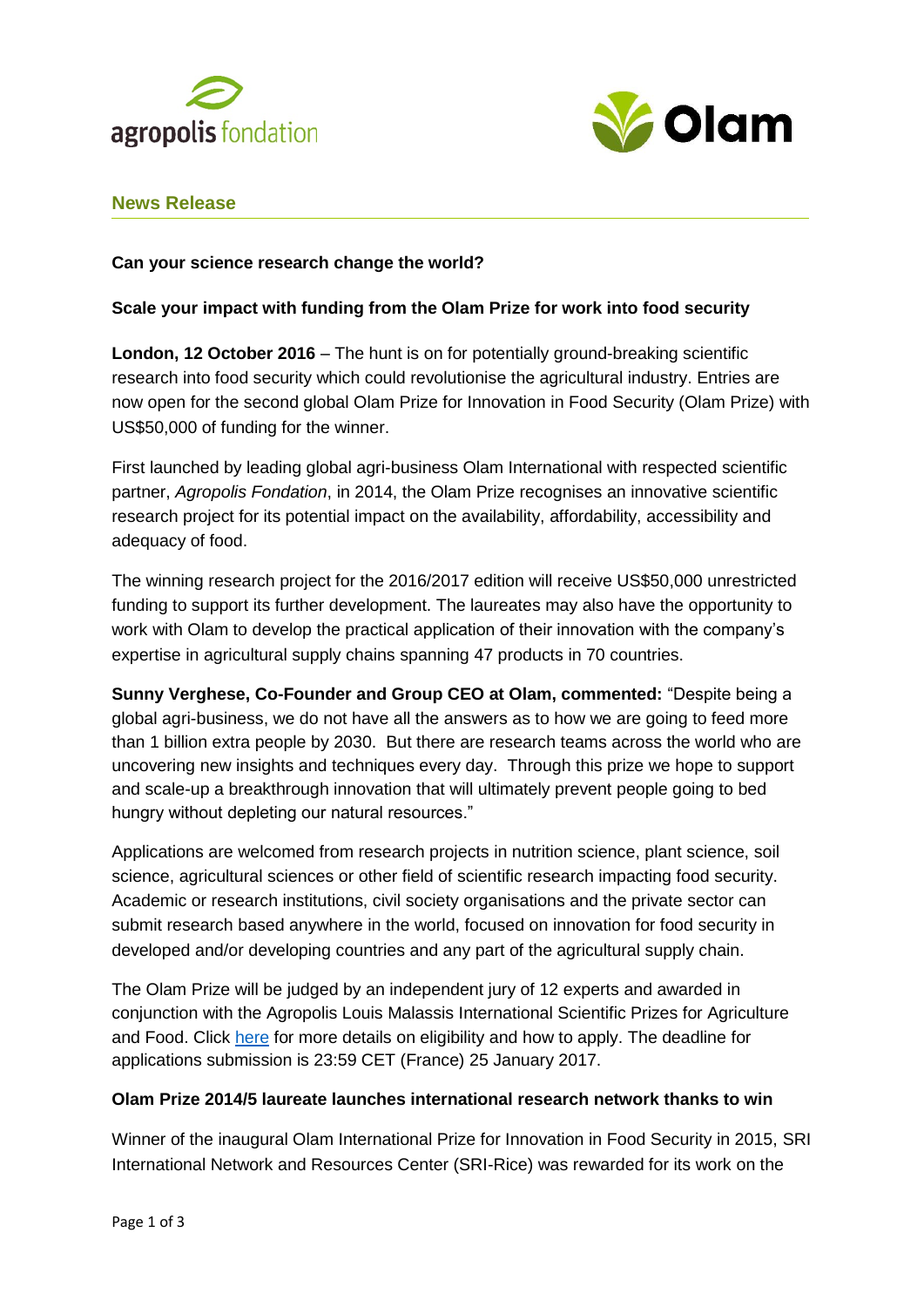System of Rice Intensification (SRI), a game-changing innovation that enhances productivity of rice paddy, water conservation, livelihoods, soil health, and crop resilience to climate stress.

With proceeds from the Olam Prize, SRI-Rice has been further developing an international network that connects researchers in 45 countries to share learning, access research papers, and collaborate across borders.

The spread and utilisation of SRI ideas has been extended to 18 to 20 million farmers on about 6 million hectares worldwide. Yield improvements average 1 to 2 tons/ha, using less water, having lower costs, and with more resilience to climate stresses.

Pascal Kosuth, Director of *Agropolis Fondation* and member of the Jury of both the Olam Prize and Louis Malassis International Scientific Prizes for Agriculture and Food said: "SRI is a great example of an innovation taken up at the grassroots-level achieving scale.

"Awarding the Olam Prize to the SRI effort is a fitting tribute to an initiative that is having an impact on the quality and quantity of this staple food crop grown by small-scale farmers around the world. Now the search begins for the next crop of scientists doing groundbreaking research in this field and who could be deserving of the Prize."

The Olam Prize is one of 4 initiatives launched for Olam's  $25<sup>th</sup>$  anniversary in 2014, which also include a scholarship programme, a foundation and the [Building Sustainable Futures](http://olamgroup.com/about-us/forum/building-sustainable-futures-forum-newsmedia-coverage/)  [Forum,](http://olamgroup.com/about-us/forum/building-sustainable-futures-forum-newsmedia-coverage/) which was held on September 15 2016. A focal point of the Forum, was the launch of the [Global Agri-business Alliance \(GAA\)](http://globalagribusinessalliance.com/launch-press-release/) in which leading agri-businesses have come together to collectively tackle environmental and social issues, with a particular focus on SDG 2: "End hunger, achieve food security and promote sustainable agriculture".

Issued on behalf of Olam International Limited by: Gong Communications, 1 Blandford Street, London, W1U 3DA

**For further information, please contact:** Olam Corporate Communications Nikki Barber, PR Manager[, nikki.barber@olamnet.com](mailto:nikki.barber@olamnet.com)

Gong Communications Libby Wyman, Senior Account Manager, +44 207 935 4800, libby@gongcommunications.com

### **Notes to Editors**

### **About Olam International Limited**

Olam International is a leading agri-business operating across the value chain in 70 countries, supplying various products across 16 platforms to over 16,200 customers worldwide. From a direct sourcing and processing presence in most major producing countries, Olam has built a global leadership position in many of its businesses. Headquartered in Singapore and listed on the SGX-ST on February 11, 2005, Olam currently ranks among the top 50 largest listed companies in Singapore in terms of market capitalisation and is a component stock in the S&P Agribusiness Index and the DAXglobal Agribusiness Index. In 2016 Fortune recognised Olam at #23 in its 'Change the World' list.

More information on Olam can be found at www.olamgroup.com.